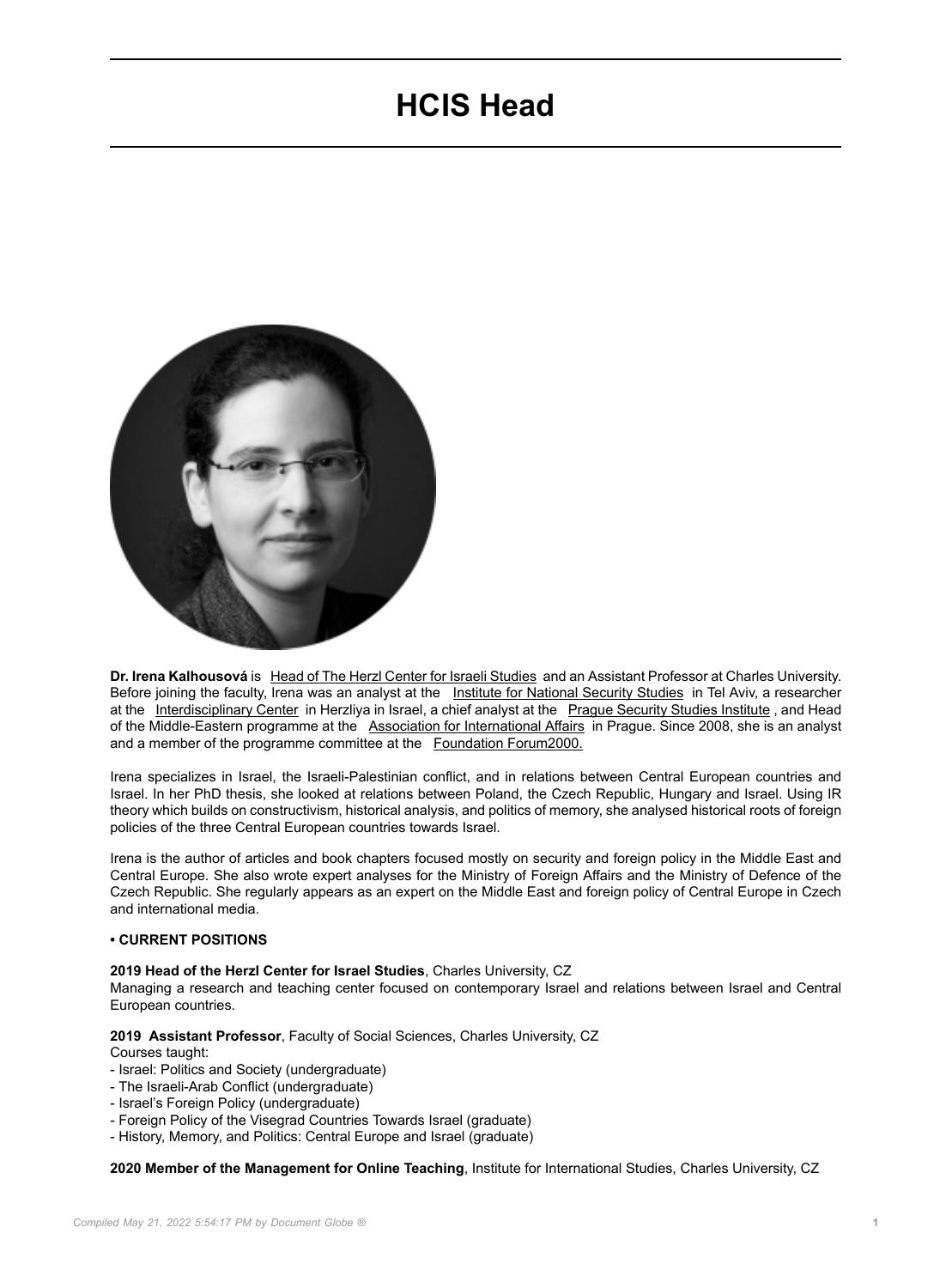Teaching and organizing training courses for academic staff focused on online teaching.

• **RESEARCH GRANTS**

**2022-2026** [PRIMUS](https://herzl.cuni.cz/HERZL-84.html) **: A four-year research grant,** Charles University, CZ Primary Investigator Topic: The Past is Present: The Use and Misuse of Traumatic Historical Events in Foreign Policy Budget: \$490.000 **2020 – to date** [Peace Research Center Prague](https://herzl.cuni.cz/HERZL-86.html) **,** Charles University Center of Excellence Research Fellow Topic: Public attitudes toward Israel in Central European countries **2020-2023** [e-NOTE](https://www.teachingexcellence.eu/) **: European Network on Teaching Excellence**, funded by the EU's Erasmus+ Strategic Partnership Framework Research Fellow

# • **EDUCATION**

## **2014 - 2019 Ph.D. London School of Economics and Political Science**, **UK**

Department of International Relations Thesis Title: Our Jews, our Israel: Origins of the Foreign Policy of Poland, the Czech Republic, and Hungary Towards Israel, Supervisor Dr Federica Bicchi **2006 - 2007 M.Phil. University of Cambridge**, **UK** Department of International Relations and European Studies Thesis title: EU-Israeli Bilateral Relations, Supervisor: Prof Christopher Hill **2001 - 2005 B.A. Hebrew University Jerusalem, Israel** Department of Political Science • **ACADEMIC TRAINING 2020 Teaching with Impact,** The Israeli Institute, USA

A three-day workshop designed for scholars who teach about modern Israel. **2015 – 2016 Postgraduate Certificate (Associate Level) in Higher Education**, London School of Economics and Political Science, UK. Modules completed: Developing Teaching Practice, Supporting Students Learning, Course Evaluation and Quality Frameworks **2016 ECPR Winter School in Methods and Techniques,** Bamberg, Germany Course attended: Comparative Historical Analysis

## • **FELLOWSHIPS**

**2021** (one month) **Summer Institute for Israel Studies**, Schusterman Center for Israel Studies, Brandeis University, Boston, USA Visiting Scholar **2018** (three months) **European University Institute,** Florence, Italy Visiting Fellow **2013** (six months) **Interdisciplinary Center in Herzliya**, Israel Masaryk Distinguished Chair

## • **SCHOLARSHIPS**

 **Nortia Scholarship**, EU (€2000) **The Sir Patrick Gilliam Scholarship Fund**, LSE, UK (?2000) **Santander Travel Grant**, LSE, UK (?2000) **Memorial Foundation for Jewish Culture**, USA (\$5000)

## • **AWARDS**

**2021 Golden Course Faculty Teaching Award** for the best undergraduate course, Charles University, CZ

# • **WORKING EXPERIENCE - TEACHING**

**2015 - 2018 Graduate Teaching Assistant**, London School of Economics, Department of Government, UK Course taught: Political Systems in Europe

**2007 - 2012 Lecturer**, Anglo-American University, Prague, CZ

Courses taught: The EU-Israel Relations, The Arab-Israeli Conflict, The History of European Integration, Institutions of the EU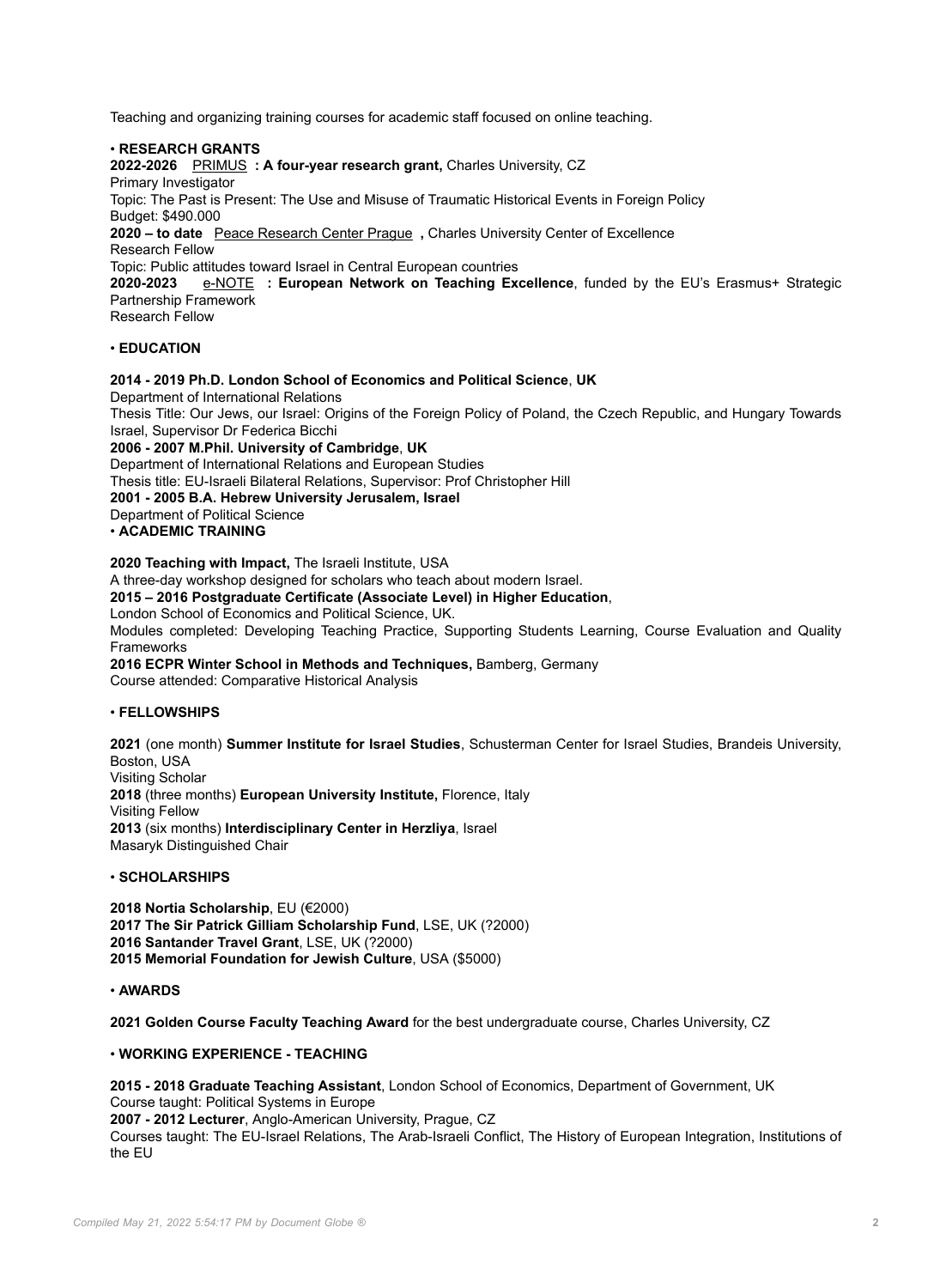# • **WORKING EXPERIENCE - ANALYTICAL**

# **2013 – 2014 Institute for National Security Studies,** Tel Aviv, Israel

Research Fellow: Writing of analysis and research papers on the Middle East and security.

**2010 - 2013 Prague Security Studies Institute,** Prague, Czech Republic

Chief Analyst: Writing of analysis and research papers on the Middle East, security and transatlantic relations for, e.g., Ministry of Foreign Affairs, Ministry of Interior; managing research projects; organizing and chairing conferences; teaching and tutoring securities studies students.

**2009 - 2010 Association for International Affairs,** Prague, Czech Republic

Head of the Middle East Program, Analyst: Managing projects on the Middle East and the foreign policy of the EU; writing of analysis and research papers.

# • **WORKING EXPERIENCE – MISCALENOUS**

#### **2003 – to date TV, Radio, and Printed and Electronic Media**

Broadcasting Commentator & Analyst: Making live commentaries covering Israel, the Arab-Israeli conflict, and current Middle Eastern affairs; writing commentaries (44 live appearance in 2019, 49 in 2020, 54 in 2021).

**2009 – to date Foundation Forum 2000,** Prague, Czech Republic - Founded by Václav Havel

Member of the Program Committee: organizing and chairing the panels.

## **2008 - 2009 Heinrich Böll Stiftung, Prague,** Czech Republic

Project Coordinator: Performing conceptual and organizational preparation of the activities and publications of the HBS during the Czech presidency of the European Council; reporting about the political development in the Czech Republic. **02/2005 - 07/2005 Holocaust Museum Yad Vashem**, Jerusalem, Israel

Processing Pages of Testimonies that commemorate those who perished during the Shoah.

# **• PUBLICATIONS**

#### **Journals (peer-reviewed)**

- 2021, Kalhousová, Irena, "Ženy v izraelské společnosti," [Women in Israeli Society] Nový Orient, 74(3), pp. 50-60.

- 2020, Kalhousová, Irena & Stela Rubínová, "The Visegrád Group and Its Voting Patterns on the Israeli-Arab/Palestinian Conflict in the UN General Assembly," Israel Journal of Foreign Affairs, 14(3), pp. 457-475.

- 2015, Kalhousová, Irena, "Relations between Israel and the Czech Republic: From Sentiment to Pragmatism?" Strategic Assessment, 18(3), pp. 93-104.

- 2013, Kalhousová, Irena, "Íránský jaderný program: nástroj domácí a zahraniční politiky," [Iranian nuclear programme: A domestic and foreign policy tool] Vojenské rozhledy, 22(54), pp. 42-57.

#### **Book Chapters (peer-reviewed)**

- 2021, Kalhousová, Irena, "Írán: skryté soupeření a hybridní operace," [Iran: hidden rivalries and hybrid operations] In: Vzestup a podoby hybridní války, Eds. Kurfürst, Jaroslav a Jan Paďourek, Academia, ISBN: 978-80-200-3237-9.

- 2016, Kalhousová, Irena, "Unwilling to Succeed: The Czech Position on U.S. Missile Defense – Between Strategy and Public Political Debate," In: Arms Control and Strategic Stability in the Middle East and Europe, Eds. Landau Emily & Anat Kurz Tel Aviv.

- 2013, Kalhousová, Irena, "Nahý v trní: aneb pozice Izraele v proměněném arabském světě," [Israel after the Arab Spring] In: Arabské revoluce: Demokratické výzvy, politický islám a geopolitické dopady, Ed. Beránek, Ondřej, Academia, ISBN: 978-80-200-2298-1.

#### **Working papers (peer-reviewed)**

- 2020, Kalhousová, Irena, Láska či pragmatismus. Vztahy České republiky, Polska a Maďarska k Izraeli, [Pragmatism or Love? Polish, Czech, and Hungarian Relations towards Israel] New Directions.

- 2017, Kalhousová, Irena, "Idee a praxe české zahraniční politiky," [Ideas and Practices in the Czech Foreign Policy] In: Maximum možného? 25 let samostatné české a slovenské zahraniční politiky, Eds. Dostál, Vít & Grigorij Mesežnikov, Kultbüro Sachsen e.V.

- 2009, Kalhousová, Irena, "The Hopelessness of the Middle East Peace Process," The New Presence (2).

## **Work in progress**

- Kalhousová, Irena, "Israel Studies in Central Europe: The Case of Czechia," Journal of Israeli History (Submitted for a special issue).

- Kalhousová, Irena, "Populist Politics of Memory and Foreign Relations: Polish-Israeli Relations through a Theoretical Lense (under review by Foreign Policy Analysis).